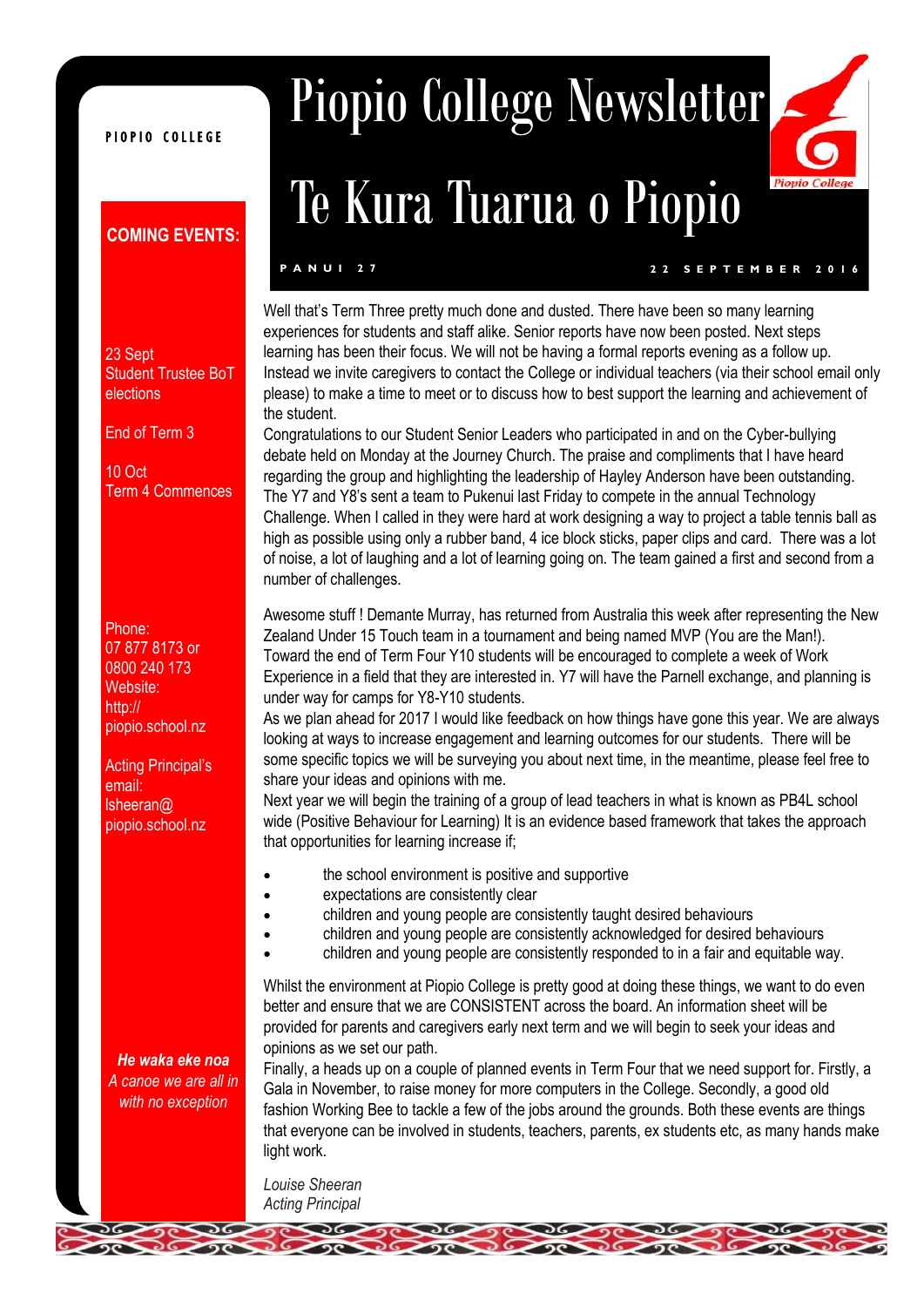#### **STUDENT OF THE WEEK**

This week our local champion is Taylor Bradbury. He shows all our school values around school, in the classroom and on the dance floor. Taylor recently competed in the world supremacy battlegrounds in Australia which is a worldwide hip hop street dance competition. Taylor's dance group finished 8th out of 17 teams and individually he came fourth in the open men's grade. This is a fantastic achievement and shows his immense passion for hip hop. He is off again overseas Friday and we wish him all the best.

Ben Draper

#### **MINIBALL DRAW**

This weeks game was played on Tuesday. There are no games over the holidays. See you next term.

#### **FACEBOOK**

The "Piopio College Sport" facebook page has just launched. Please search and "like" the page to keep up to date with all sports on offer at our Kura and to see reports and writeups of our sporting successes. *Ben Draper*

#### **2016 WORLDSKILLS NATIONAL COMPETITION**

**When:** Friday 30 September and Saturday 1 October 2016

**Where:** Wintec Rotokauri campus, Hamilton .

World Skills New Zealand encourages young people to excel in vocational skills. Wintec is hosting the National Worldskills competition in 2016. This is where New Zealand's top apprecentices will battle it out to be the best in their field in NZ. The two day competition is open to public and free to attend. If you would like more information pleae contact Marina Rauputu or Emelia Harris at the College and we can email you a flyer.

#### **YEAR 11,12,13 STUDENTS**

This is a reminder that there are only **four** weeks remaining at school for students to complete their Internal Assessments and prepare for their External Exams which start on 4 November.

All students need to be aware that work needs to be handed in on the due date for it to be marked and moderated in time for a resit, if that is necessary. Teachers have spoken to all senior classes about this. **100% attendance** at school is critical at this time of the year. One lesson missed could be the difference between passing and failing.

**Homework is essential.** All students in all senior classes should be working on homework at this time of the year, in all subjects.

If you have any questions please don't hesitate to call me at the college. *Sue Draper Y11,Y12,Y13 Dean*

#### **TE KURA STUDENTS**

Wednesday 26 October is the last date for submitting your work to Te Kura for marking.

#### **DRIVERS LICENCES AND NZQA CREDITS**

Did you know if you have a CLASS 1 Learners, Restricted or Full Drivers Licence you can get some NZQA credits added to your record of learning?

| LEARNER'S LICENCE    | <b>RESTRICTED LICENCE</b> | <b>FULL LICENCE</b>  |
|----------------------|---------------------------|----------------------|
| 2 Credits at Level 1 | 4 Credits at Level 2      | 2 Credits at Level 2 |

You need to see Mr O'Dea if you have completed any of these licences and wish to get the credits above to count towards your NCEA. You will need your licence with you and will have to complete a simple application form – no additional testing is required.

*Richard O'Dea Principal's Nominee*

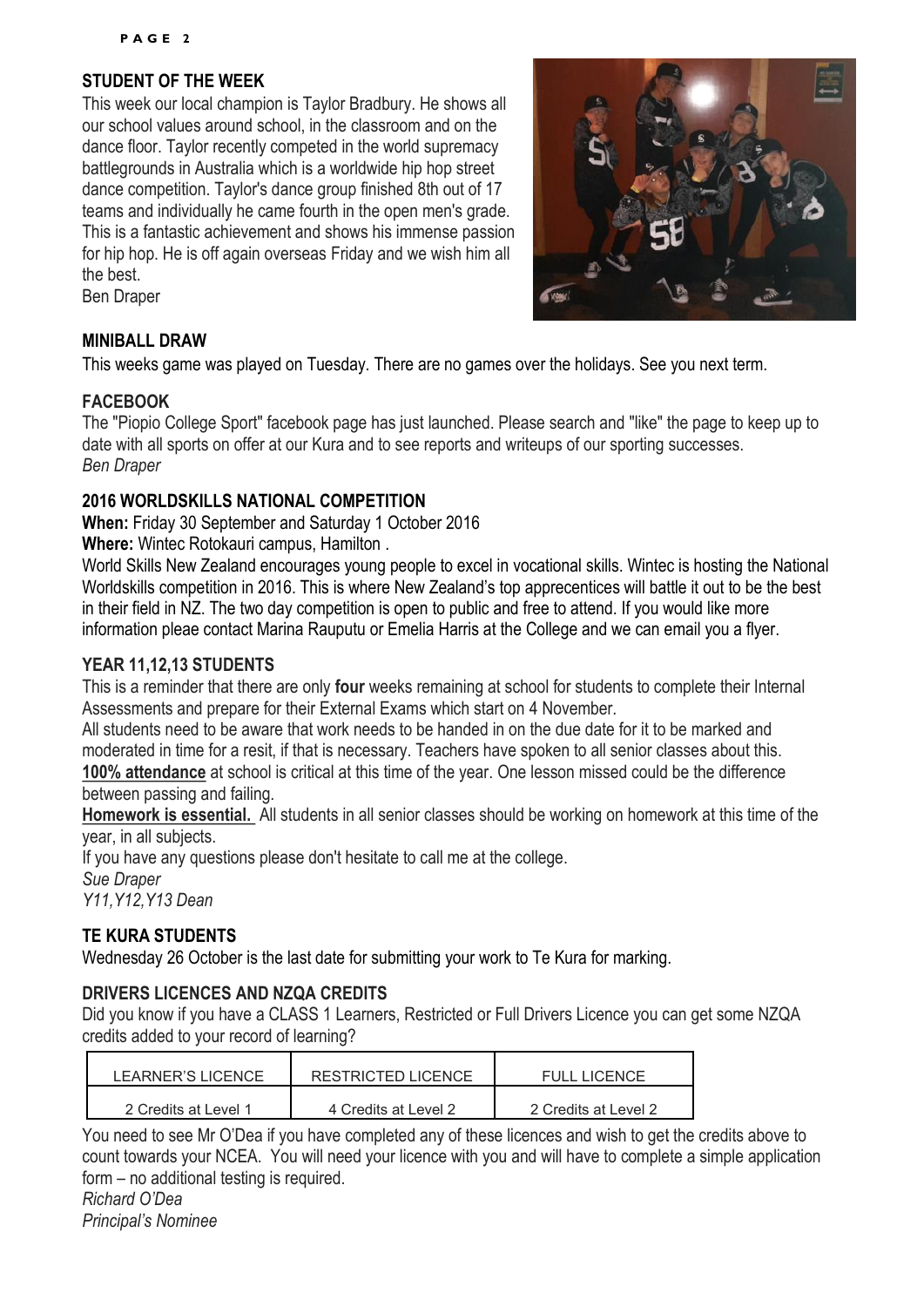#### **TROPHIES**

All Y6 children who received an End of Year Presentation trophy please return them to Piopio Primary office by the end of this term please. Thank you.

#### **LIBRARY NEWS**

Firstly, thank you to those pupils who have made a conscious effort to return books and clear their files, much appreciated. There are, however, still a large number of books outstanding, so could you please look at home/school for them and get them returned.

Holidays are fast approaching and you'll be wanting books for holiday reading. Seniors, remember once the holidays are over, you have three/four weeks back at school before you leave for externals. Your file needs to be clear, especially if you are not returning for the 2017 year, and need a leaving form signed off.

I have accessioned a large number of new fiction/non-fiction books, which are going on the shelves next week, come in and browse, maybe something there for the holidays.

My holiday hours/time will be in the second week of the holidays, as I'm in Rotorua for a conference the first week.

#### I will be open **Monday 3 October from 12.30pm - 4.30pm Thursday 6 October from 9.30am - 3.30pm**

*Library Liz*

#### **TARGA**

Desperately seeking Marshalls for the TARGA rally Thursday 13 October.

We are fundraising for 2017, the aim is to use the tag money to help get the junior school to Rotorua to visit the Da Vinci Exhibition.

We would require 30 adults for approximately 3-4 hours to Marshall several roads throughout the King Country. Stage 6- Troopers Road, Oparure Road.

Satge 7– Waitahi Road, Mokauiti Road, Ramaroa Road to SH4. *Roanne Heath*

#### **TECHNOLOGY CHALLANGE**

Last Friday 16 September a team of 10 students travelled to Te Kuiti to compete in the Pukenui Technology Challenge. The students were given technology problems to solve in a specified time frame, competing against other schools from the area.

This year the students achieved a 2nd equal in the Dress-up Challenge and 1st equal in the Hurdles. A most enjoyable day out where students developed the skills of working in teams and within a limited time frame. The students were asked if they enjoyed their day with an overwhelming "yes". It was cool, fun, entertaining, and challenging challenges that made us think.

Thank you to the students for a good day out and making the most of the day. I look forward to next year. *Roanne Heath*





#### **SPORT UNIFORMS**

Are now due back, if you did not return them at the sports photos please return to the school in a NAMED bag as soon as possible.

Noelle Turner.